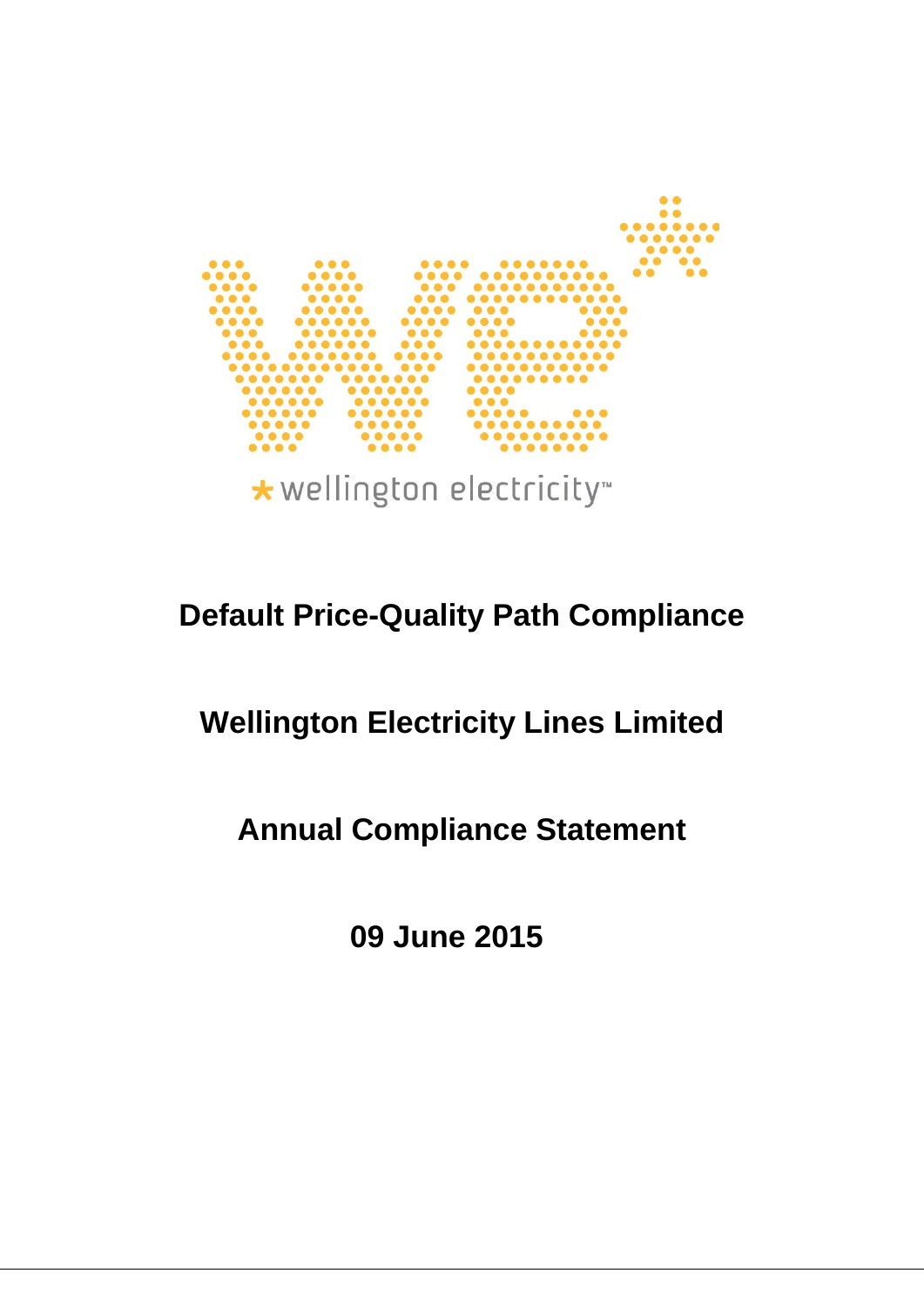# **Contents**

| $\mathbf 1$ . |      |                                                                              |  |
|---------------|------|------------------------------------------------------------------------------|--|
|               | 1.1. |                                                                              |  |
|               | 1.2. |                                                                              |  |
| 2.            |      |                                                                              |  |
|               | 2.1. |                                                                              |  |
|               | 2.2. |                                                                              |  |
|               | 2.3. |                                                                              |  |
|               | 2.4. |                                                                              |  |
|               | 2.5. |                                                                              |  |
| 3.            |      |                                                                              |  |
|               | 3.1. |                                                                              |  |
|               | 3.2. |                                                                              |  |
|               | 3.3. |                                                                              |  |
|               |      |                                                                              |  |
|               |      |                                                                              |  |
|               |      | ATTACHMENT 2: ANNUAL RELIABILITY ASSESSMENT FOR EXTANT ASSESSMENT PERIODS 13 |  |
|               |      |                                                                              |  |
|               |      |                                                                              |  |
|               |      |                                                                              |  |
|               |      |                                                                              |  |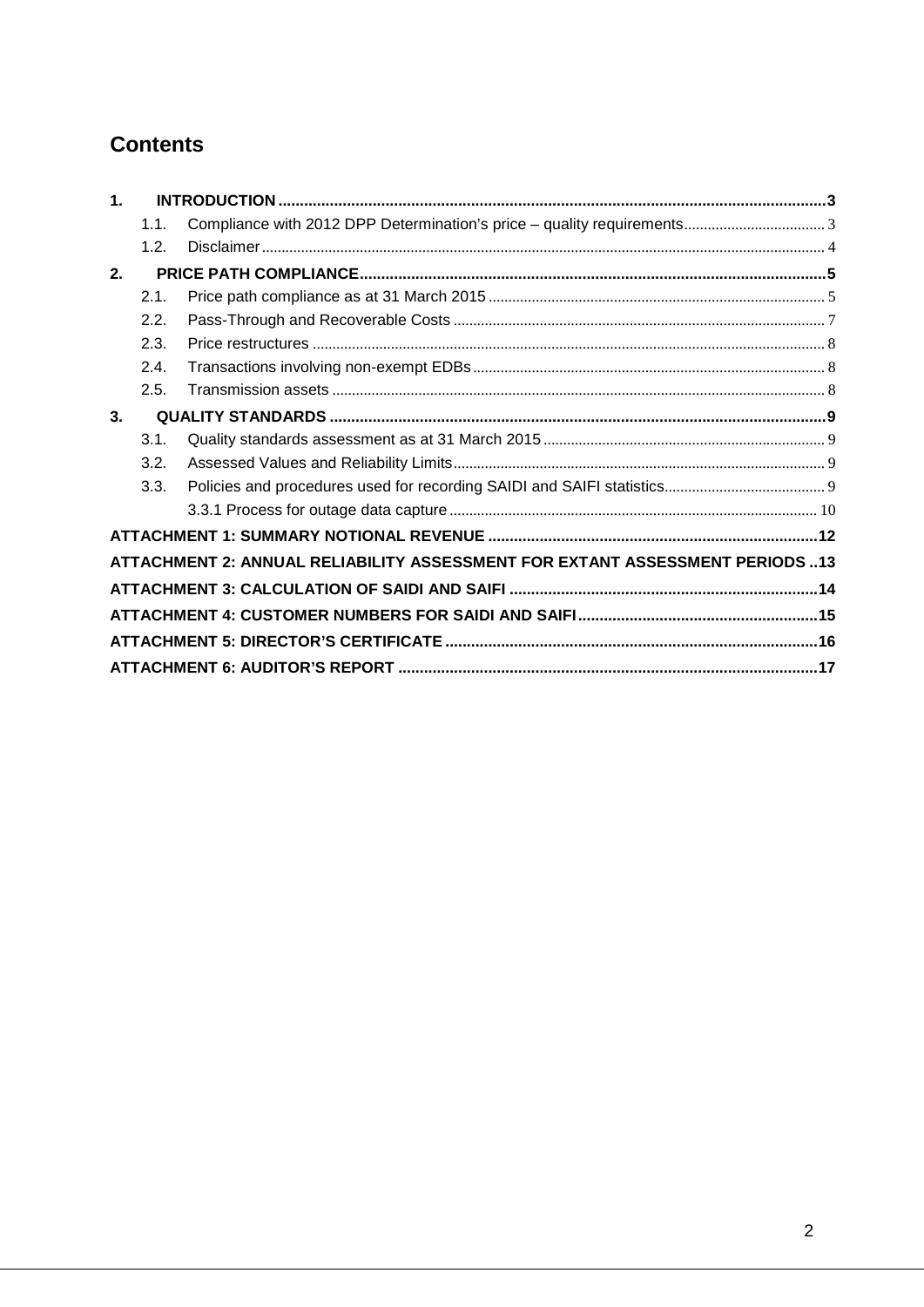# <span id="page-2-0"></span>**1. Introduction**

Clause 11.2(a) of the *Electricity Distribution Services Default Price-Quality Path Determination 2012* (**2012 DPP Determination**) requires that all non-exempt electricity distribution businesses (**EDB's**) provide a written statement that confirms whether or not they have complied with the following aspects of the 2012 DPP Determination for the relevant assessment period:

- The price path as per clause 8 of the 2012 DPP Determination; and
- The quality standards as per clause 9 of the 2012 DPP Determination.

This statement is Wellington Electricity Lines Limited (**WELL**) Annual Compliance Statement (**the Statement**) for the annual Assessment Period ended 31 March 2015.

Attachment 6 of this Statement provides the Auditor's report relating to this Statement as required by clause 11.6 of the 2012 DPP Determination. WELL confirms that the form of the Auditor's report is consistent with the form specified in Schedule 3A of the 2012 DPP Determination.

Attachment 5 of this Statement contains the Director's certificate signed by one director of WELL, as required by clause 11.3(m) of the 2012 DPP Determination. This certificate certifies that the information contained in this Statement is true and accurate. The attached Directors certificate is in the form required by Schedule 3B of the 2012 DPP Determination.

## <span id="page-2-1"></span>**1.1. Compliance with 2012 DPP Determination's price – quality requirements**

This Statement is made in accordance with the requirements of clause 11.1 of the 2012 DPP Determination.

In respect of the Assessment Period ended 31 March 2015, WELL confirms it has complied with the price path in clause 8 and the quality standards in clause 9.

The remainder of this Statement includes:

- Sufficient information to support the statement above, including:
	- ο Information relating to the amount of allowable notional revenue, the amount of notional revenue, prices, quantities, units of measurement associated with all numeric data, and other relevant data, information, and calculations;
	- ο Information relating to Pass-Through Costs, including both the forecast amounts and the actual amounts for the Assessment Period, and information relevant to the variance between the forecast and actual amounts;
	- ο Information relating to Recoverable Costs, including both the forecast amounts and the actual amounts for the Assessment Period, and information relevant to the variance between the forecast and actual amounts;
	- ο Information relating to indirect transmission charges including the amounts of indirect transmission charges approved by the Commission for the Assessment period;
	- ο Information relating to any price restructures as referred to in clause 8.5 of the 2012 DPP Determination and information of the kind set out in clause 11.3(g) paragraphs (i) and (ii) of the 2012 DPP Determination that demonstrates:
		- If clause 8.5(a) applies, whether or not the restructuring has of itself increased the allowable notional revenue above that which would have applied if the restructuring had not occurred, using both the previous and restructured Prices and Quantities;
		- If clause 8.5(b) applies, whether or not the restructuring has of itself increased the revenue above that which would have applied if the restructuring had not occurred,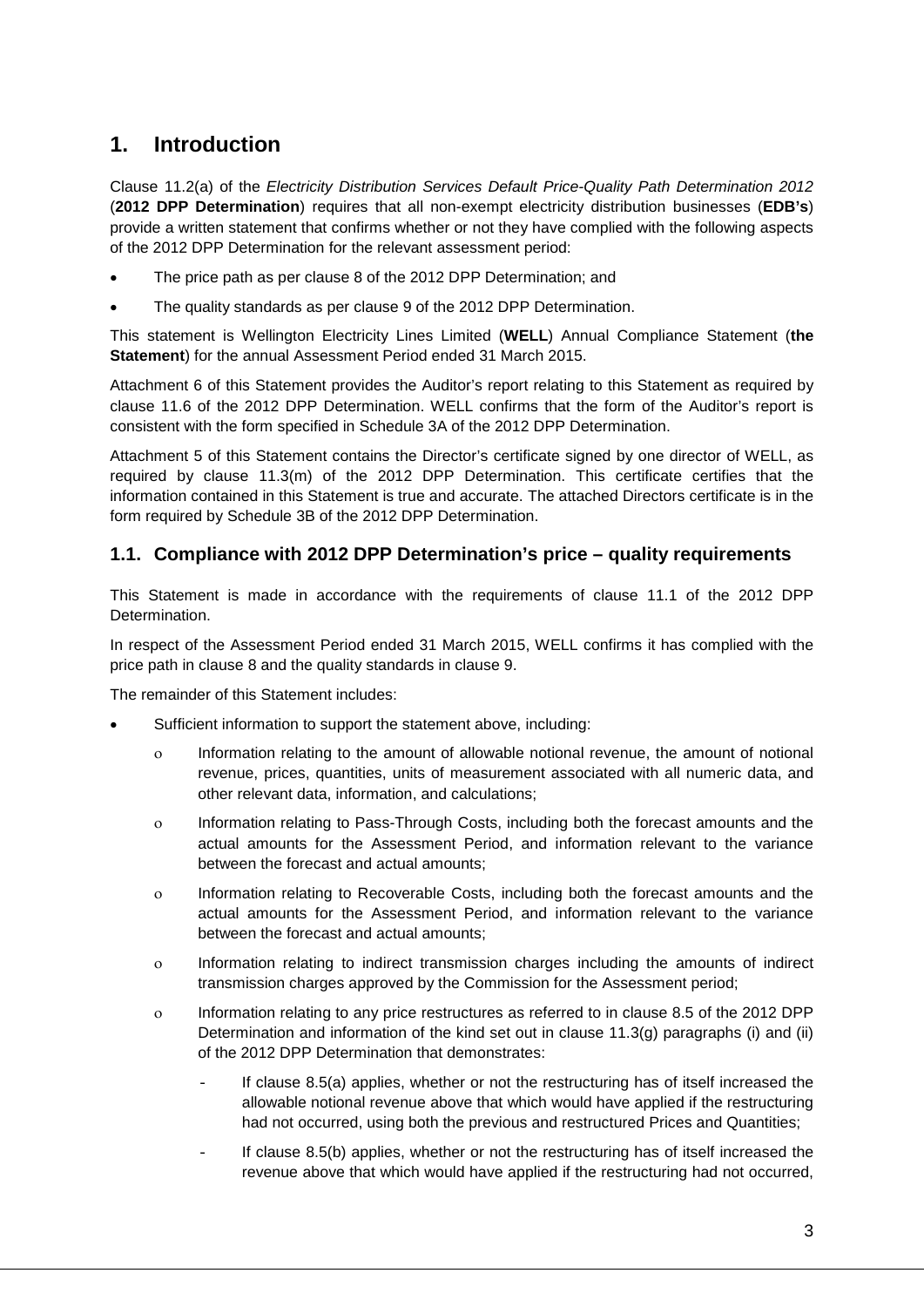using both the previous and restructured Prices and Quantities, and reasoning why it is not practicable for WELL to demonstrate the effects of the restructuring on allowable notional revenue; and

- If clause 8.6 applies, why it is not practicable to demonstrate the effects of the restructuring on allowable notional revenue or revenue.
- ο Assessed Values and Reliability Limits for the Assessment Period, relevant SAIDI and SAIFI statistics and calculations (including those in Schedule 2 of the 2012 DPP Determination), the annual reliability assessments for the two immediately preceding extant Assessment Periods, and other relevant data and information;
- ο A description of policies and procedures which WELL has used to record the SAIDI and SAIFI statistics for the Assessment Period;
- ο Information relating to specific transactions including transactions resulting in an amalgamation or merger, transactions resulting in consumers being supplied by a different EDB and large transactions;
- ο If System Fixed Assets were transferred from Transpower, SAIDI and SAIFI statistics and calculations (including those in Schedule 2 of the 2012 DPP Determination) for the Assessment Period in which the transfer was completed that demonstrate whether or not the transfer increased the Assessed Values;
- ο If an alternative approach is used to demonstrate compliance as referred to in clause 10.3, an explanation as to why that alternative approach was needed; and
- ο The date on which the statement was prepared.

### <span id="page-3-0"></span>**1.2. Disclaimer**

The information contained in the Statement has been prepared for the express purpose of complying with the requirements of clause 11 of the 2012 DPP Determination. The Statement has not been prepared for any other purpose. WELL expressly disclaims any liability to any other party who may rely on the Statement for any other purpose.

Representations in this Statement made by WELL relate solely to the services offered on the electricity distribution network in the Wellington region.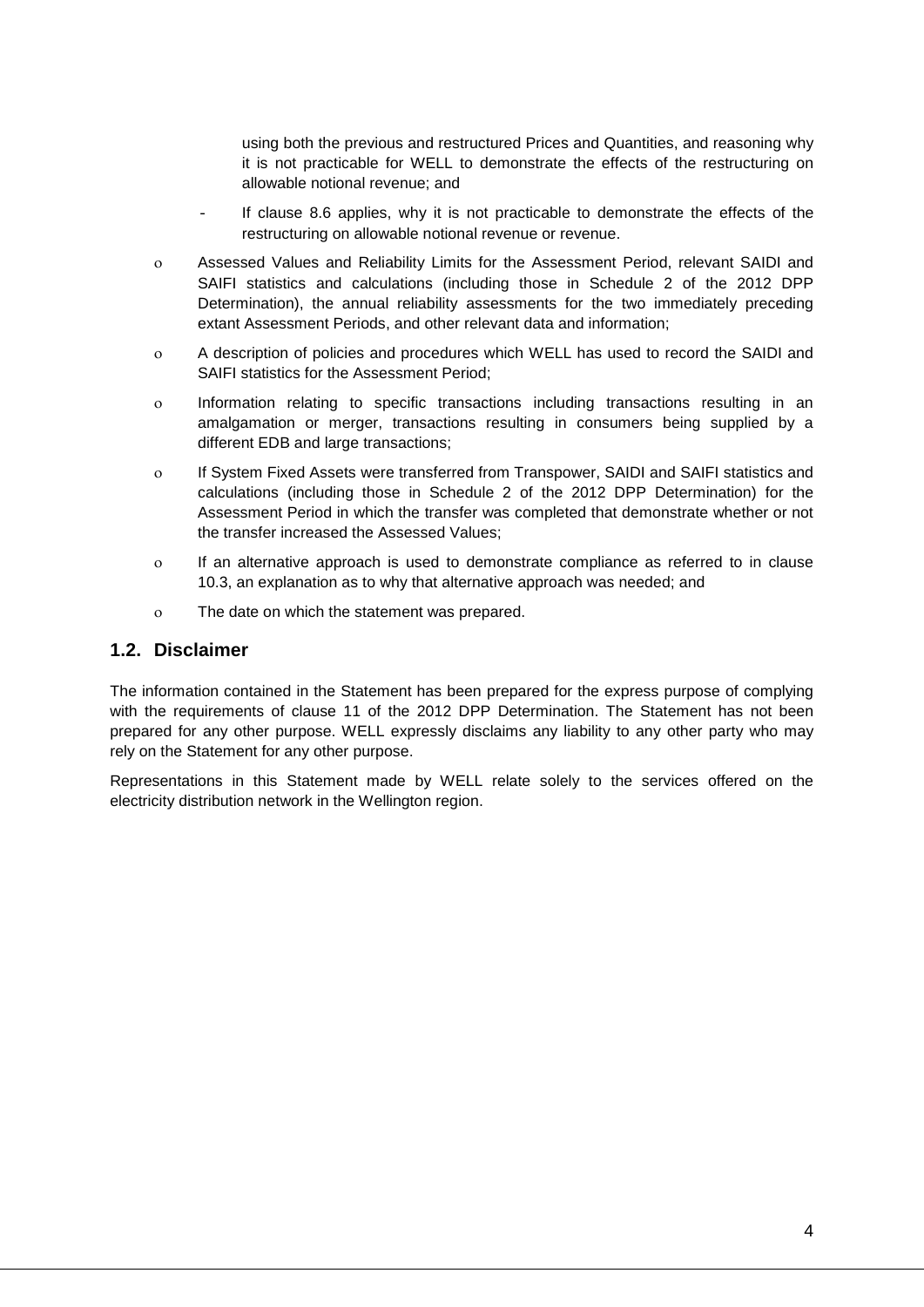# <span id="page-4-0"></span>**2. Price Path Compliance**

This section of the Statement provides information on WELL's compliance with the price path for the Assessment Period ended 31 March 2015. Under clause 11.2 of the 2012 DPP Determination WELL is required to:

- Provide a written statement that states whether or not the Non-Exempt EDB has complied with the price path in clause 8; and
- Provide sufficient information to support the compliance or non-compliance.

*WELL notes that:* 

- *Tables contained in this Section of the Statement are aggregates of the detail provided at Attachment 1 that reflect the price multiplied by the appropriate quantity for each pricing category; and*
- *For presentation purposes some numbers in this document have been rounded. In most cases calculations are based on more detailed numbers (i.e. to more decimal places than shown in this document). This may cause small discrepancies or rounding inconsistencies when aggregating some of the information presented in this document. These discrepancies do not affect the overall compliance calculations which have been based on the more detailed information.*

### <span id="page-4-1"></span>**2.1. Price path compliance as at 31 March 2015**

In order to demonstrate compliance with the price path, WELL is required to demonstrate that its Notional Revenue for the Assessment Period has not exceeded the Allowable Notional Revenue for the Assessment Period.

As demonstrated by [Table 1](#page-4-2) below, Notional Revenue (NR  $_{2015}$ ) is less than Allowable Notional Revenue (R  $_{2015}$ ) by an amount of \$495,141. WELL has therefore complied with the price path calculated in accordance with clause 8.4 of the 2012 DPP Determination for the disclosure year ended 31 March 2015.

<span id="page-4-2"></span>

| <b>Determination</b><br><b>Requirement</b> | Actual notional revenue divided by allowable<br>notional revenue at the assessment date | Is not to<br>exceed | One |
|--------------------------------------------|-----------------------------------------------------------------------------------------|---------------------|-----|
| Compliance<br>Formula                      | $NR_{2015}$<br>$R_{2015}$                                                               | ≤                   |     |
| <b>WELL Result</b>                         | $\frac{104,353,482}{104,848,623} = 0.9953$                                              | ≤                   |     |

#### **Table 1: Price path compliance**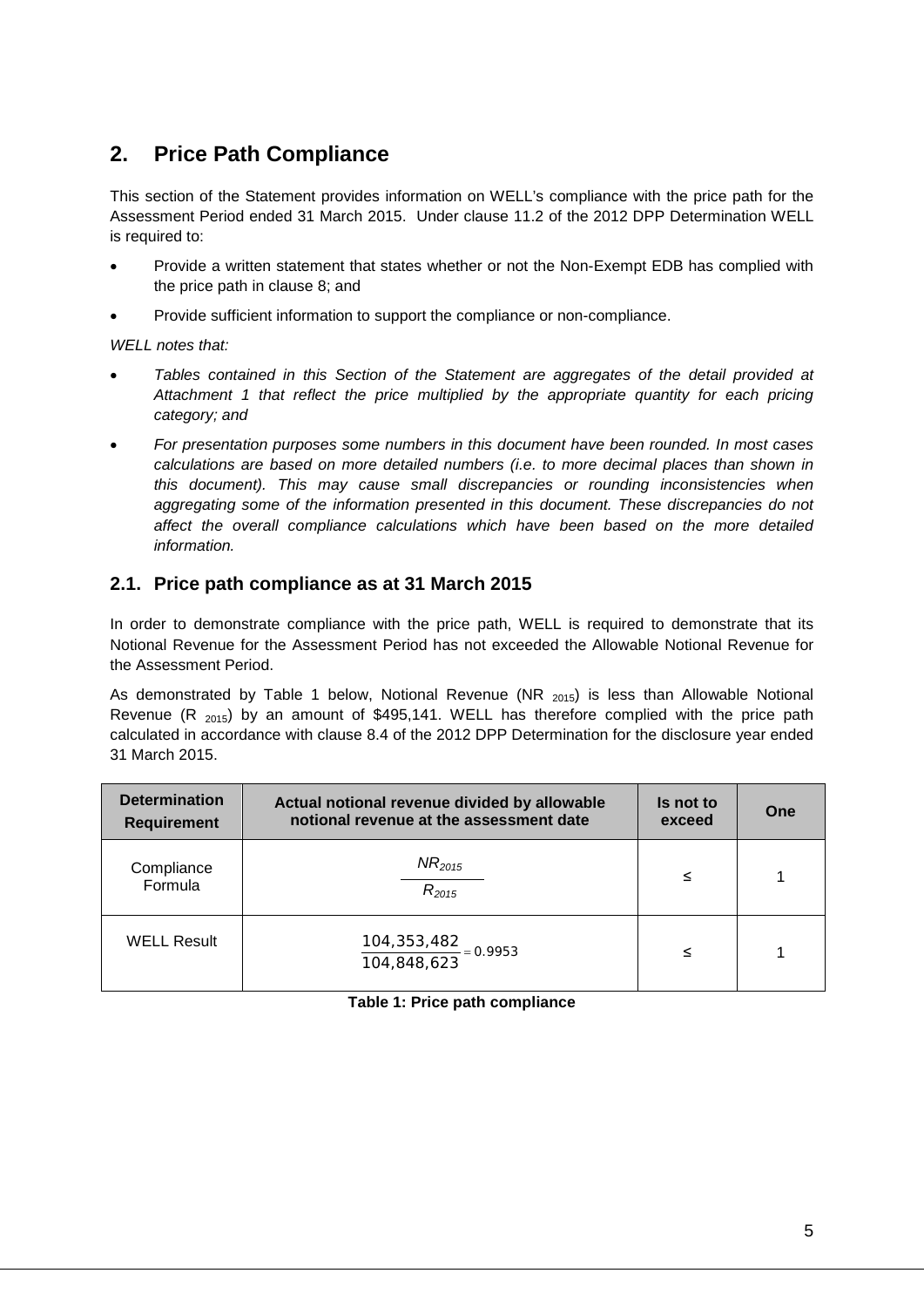The summary calculation of  $NR<sub>2015</sub>$  is provided in [Table 2](#page-5-0) below.

| WELL's Actual Notional revenue, $NR_{2015} = \Sigma P_{1,2015} Q_{1,2013} - K_{2015} - V_{2015}$                                                                                                                                                        |                         |  |  |  |
|---------------------------------------------------------------------------------------------------------------------------------------------------------------------------------------------------------------------------------------------------------|-------------------------|--|--|--|
| <b>Calculation Components</b>                                                                                                                                                                                                                           | Amount<br>$($ \$)       |  |  |  |
| $\Sigma P_{i,2015}Q_{i,2013}$ – the sum of the $i^{\text{th}}$ prices during any part of<br>the Pricing Period 1 April 2014 to 31 March 2015 multiplied<br>by the corresponding base quantities for the Pricing Period<br>1 April 2012 to 31 March 2013 | 182.790.466             |  |  |  |
| $K_{2015}$ – the sum of all Pass-Through Costs for the Pricing<br>Period 1 April 2014 to 31 March 2015<br>$V_{2015}$ – the sum of all Recoverable Costs for the Pricing<br>Period 1 April 2014 to 31 March 2015                                         | 3.279.977<br>75,157,007 |  |  |  |
| Total Actual Notional Revenue as at 31 March 2015                                                                                                                                                                                                       | 104,353,482             |  |  |  |

| Table 2: WELL's Actual Notional Revenue NR <sub>2015</sub> |  |
|------------------------------------------------------------|--|
|------------------------------------------------------------|--|

<span id="page-5-0"></span>

| WELL's Allowable Notional Revenue, $R_{2014/15} = (\sum P_{i,2013/14}Q_{i,2012/13} - K_{2013/14} -$<br>$V_{2013/14}+(R_{2013/14}-NR_{2013/14})$ (1+ $\Delta$ CPI <sub>2014/15</sub> )(1-X)                                                                                                                                                                         |                                 |  |  |  |  |
|--------------------------------------------------------------------------------------------------------------------------------------------------------------------------------------------------------------------------------------------------------------------------------------------------------------------------------------------------------------------|---------------------------------|--|--|--|--|
| <b>Calculation Components</b>                                                                                                                                                                                                                                                                                                                                      | <b>Amount</b><br>(\$)           |  |  |  |  |
| $P_{i,2013/14}$ – is the $i^{th}$ Price during any part of the Pricing<br>Period 1 April 2013 to 31 March 2014                                                                                                                                                                                                                                                     |                                 |  |  |  |  |
| $Q_{i,2012/13}$ – is the Quantity corresponding to the $i^{th}$ Price for<br>the Pricing Period 1 April 2012 to 31 March 2013                                                                                                                                                                                                                                      | 165,911,873                     |  |  |  |  |
| $K_{2013/14}$ – is the sum of all Pass-Through Costs for the<br>Pricing Period 1 April 2013 to 31 March 2014                                                                                                                                                                                                                                                       | 2,856,761                       |  |  |  |  |
| $V_{2013/14}$ – is the sum of all Recoverable Costs for the Pricing<br>Period 1 April 2013 to 31 March 2014                                                                                                                                                                                                                                                        | 59,386,684                      |  |  |  |  |
| $R_{2013/14}$ – is the allowable notional revenue for the Fourth<br>Assessment period                                                                                                                                                                                                                                                                              | 106,700,891                     |  |  |  |  |
| $NR_{2013/14}$ – is the notional revenue for the Fourth<br>Assessment period                                                                                                                                                                                                                                                                                       | 106,523,285                     |  |  |  |  |
| $R_{2013/14}$ –NR <sub>2013/14</sub> = difference between Rt-1 and NR t-1                                                                                                                                                                                                                                                                                          | 177,606                         |  |  |  |  |
| $\Delta$ CPI <sub>2014/15</sub> – is the derived change in the CPI to be applied<br>during the Assessment Period t, being equal to:<br>$\Delta {\cal CPI}_{\rm 2014/15} = \frac{CPI_{\rm Dec, 2012} + CPI_{\rm Mar, 2013} + CPI_{\rm Jun, 2013} + CPI_{\rm Sep, 2013}}{CPI_{\rm Dec, 2011} + CPI_{\rm Mar, 2012} + CPI_{\rm Jun, 2012} + CPI_{\rm Sep, 2012}} - 1$ | $(4,706/4,661) - 1$<br>$=0.97%$ |  |  |  |  |
| $CPI_q$ , t is the CPI for the quarter q of year t                                                                                                                                                                                                                                                                                                                 |                                 |  |  |  |  |
| $X -$ is the rate of change for WELL                                                                                                                                                                                                                                                                                                                               | $0.00\%$                        |  |  |  |  |
| Total Allowable Notional Revenue as at 31 March 2015                                                                                                                                                                                                                                                                                                               | 104,848,623                     |  |  |  |  |

Table 3: WELL's Allowable Notional Revenue R<sub>2015</sub>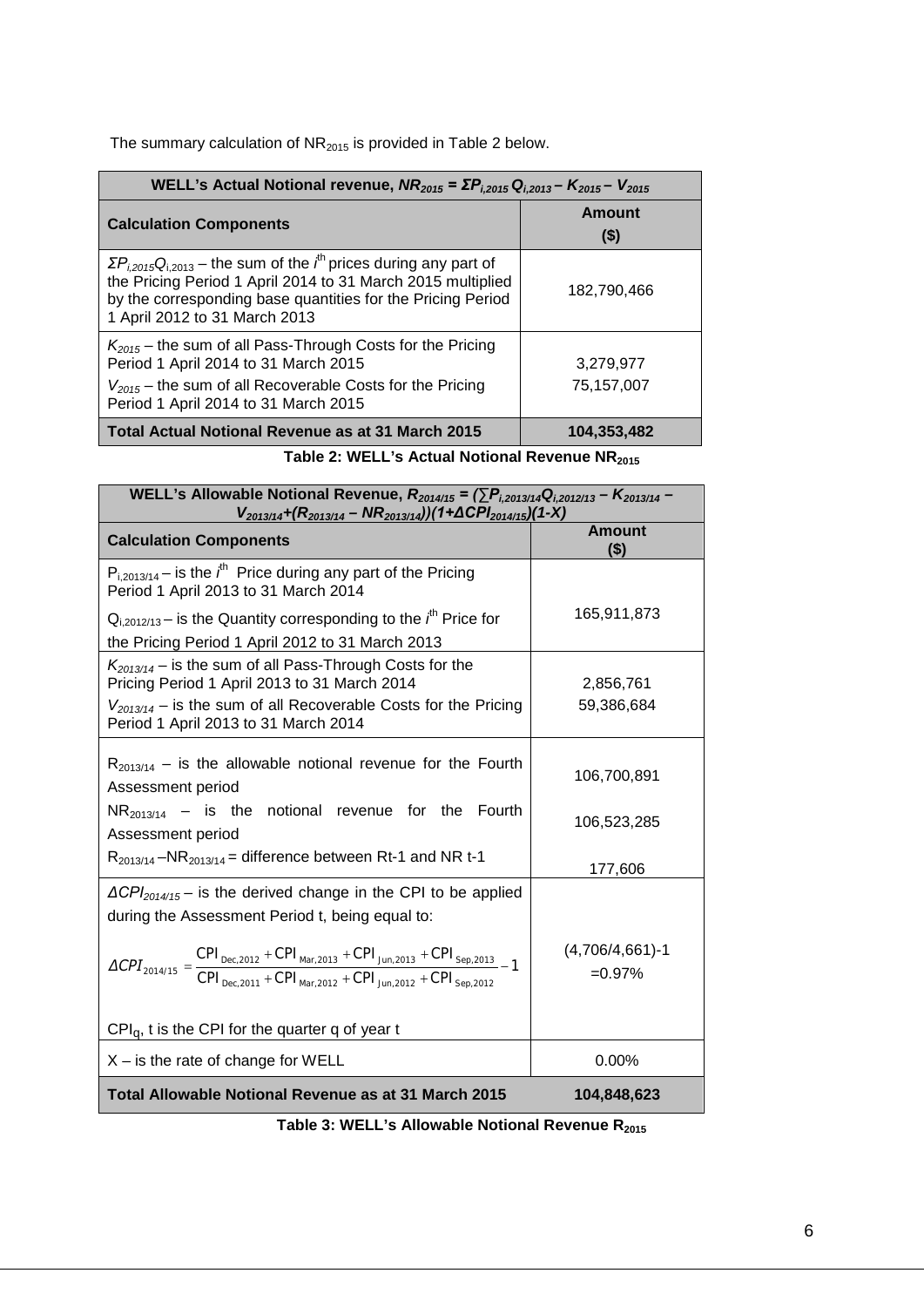# <span id="page-6-0"></span>**2.2. Pass-Through and Recoverable Costs**

[Table 4](#page-6-1) below provides the breakdown of Pass-Through and Recoverable Costs incurred by WELL during the Assessment Period.

| <b>Description</b>                                                    | Year to 31 March<br>2015<br>(\$000)<br><b>Actual</b> | Year to 31 March<br>2015<br>(\$000)<br><b>Forecast</b> | Variance<br>(\$000) |
|-----------------------------------------------------------------------|------------------------------------------------------|--------------------------------------------------------|---------------------|
| <b>Pass-Through Costs</b>                                             |                                                      |                                                        |                     |
| <b>Council Rates</b>                                                  | 2,434                                                | 2,177                                                  | 257                 |
| <b>Commerce Commission Levies</b>                                     | 279                                                  | 255                                                    | 24                  |
| <b>Electricity Authority Levies</b>                                   | 504                                                  | 409                                                    | 95                  |
| Complaints<br>Electricity<br>and<br>Gas<br><b>Commissioner Levies</b> | 63                                                   | 67                                                     | (4)                 |
| <b>Total Pass-Through Costs</b>                                       | 3,280                                                | 2,908                                                  | 372                 |
| <b>Recoverable Costs</b>                                              |                                                      |                                                        |                     |
| Electricity Lines Service Charge payable<br>to Transpower             | 65,695                                               | 65,695                                                 |                     |
| Transpower New Investment Contract<br>Charge                          | 1,274                                                | 1,216                                                  | 58                  |
| <b>Avoided Transmission Charges</b>                                   | 137                                                  | 270                                                    | (133)               |
| Clawback                                                              | 8,051                                                | 8,051                                                  |                     |
| <b>Total Recoverable Costs</b>                                        | 75,157                                               | 75,232                                                 | (75)                |
| <b>Total Pass-Through and Recoverable</b><br>costs                    | 78,437                                               | 78,140                                                 | 297                 |

<span id="page-6-1"></span>**Table 4: Comparison of WELL's actual and forecast Pass-Through and Recoverable Costs** 

The overall variance between WELL's actual and forecast Pass-Through and Recoverable Costs for the current Assessment Period is due to actual costs incurred differing from estimates made at the time of setting prices and is in relation to:

- Council Rates: are the total cost of council rates charged to WELL by local authorities for the year ended 31 March 2015;
- Commerce Commission Levies: are charged to WELL by the Ministry of Business Innovation and Employment under the *Commerce (Levy on Suppliers of Regulated Goods and Services) Regulations 2009* for the year ended 31 March 2015.
- Electricity Authority's Levies: include all applicable components (Common Quality, Registry and Consumer, Transmission, Other Activities and MACQS Reform invoice lines) charged to WELL by the Electricity Authority under the *Electricity Industry (Levy of Industry Participants) Regulations 2010* for the year ended 31 March 2015;
- Electricity and Gas Complaints Commissioner (**EGCC**) Levies: are charged to WELL by the EGCC for the complaint resolution process.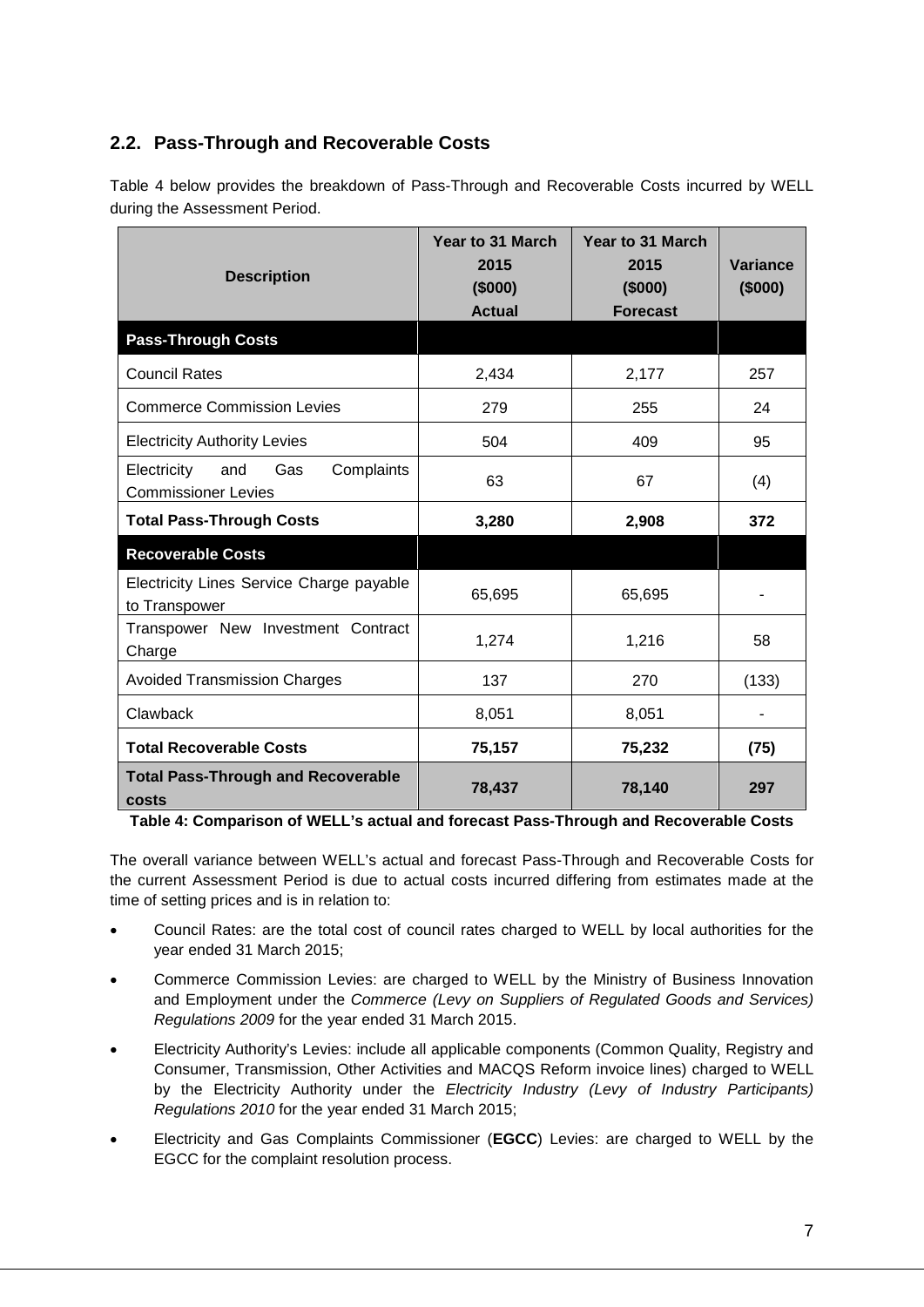- Electricity Lines Service Charge and New Investment Charge: reflect the total charges paid by WELL to Transpower for the year ended 31 March 2015. These charges are determined in accordance with the Transmission Pricing Methodology set out in the *Electricity Industry Participation Code 2010*;
- Avoided Transmission Charges: are payments made to generators connected to the distribution system that cause transmission charges to be avoided.

Clawback: In 2012 the Commerce Commission reset the default price-quality path applying for the regulatory period from 2010/11 to 2014/15. The Commission's 2012 determination allows WELL to recover in the 20[1](#page-7-3)4/15 year a revenue short fall of \$8.051m relating to the 2012/13 year<sup>1</sup>.

### <span id="page-7-0"></span>**2.3. Price restructures**

WELL confirms that it has not restructured its prices that applied during the Assessment Period that ended on the Assessment Date 31 March 2015.

### <span id="page-7-1"></span>**2.4. Transactions involving non-exempt EDBs**

WELL confirms that there have been no transactions resulting in:

- an amalgamation or merger;
- consumers being supplied by a different EDB;
- increased/decreased electricity distribution services by more than 10%; and
- increased/decreased revenue from supply of electricity distribution services by more than 10%.

#### <span id="page-7-2"></span>**2.5. Transmission assets**

-

WELL has not purchased any transmission assets from Transpower during the Assessment period.

<span id="page-7-3"></span> $1$  As defined in Schedule 1E of the Electricity Distribution Services Default Price-Quality Path Determination 2012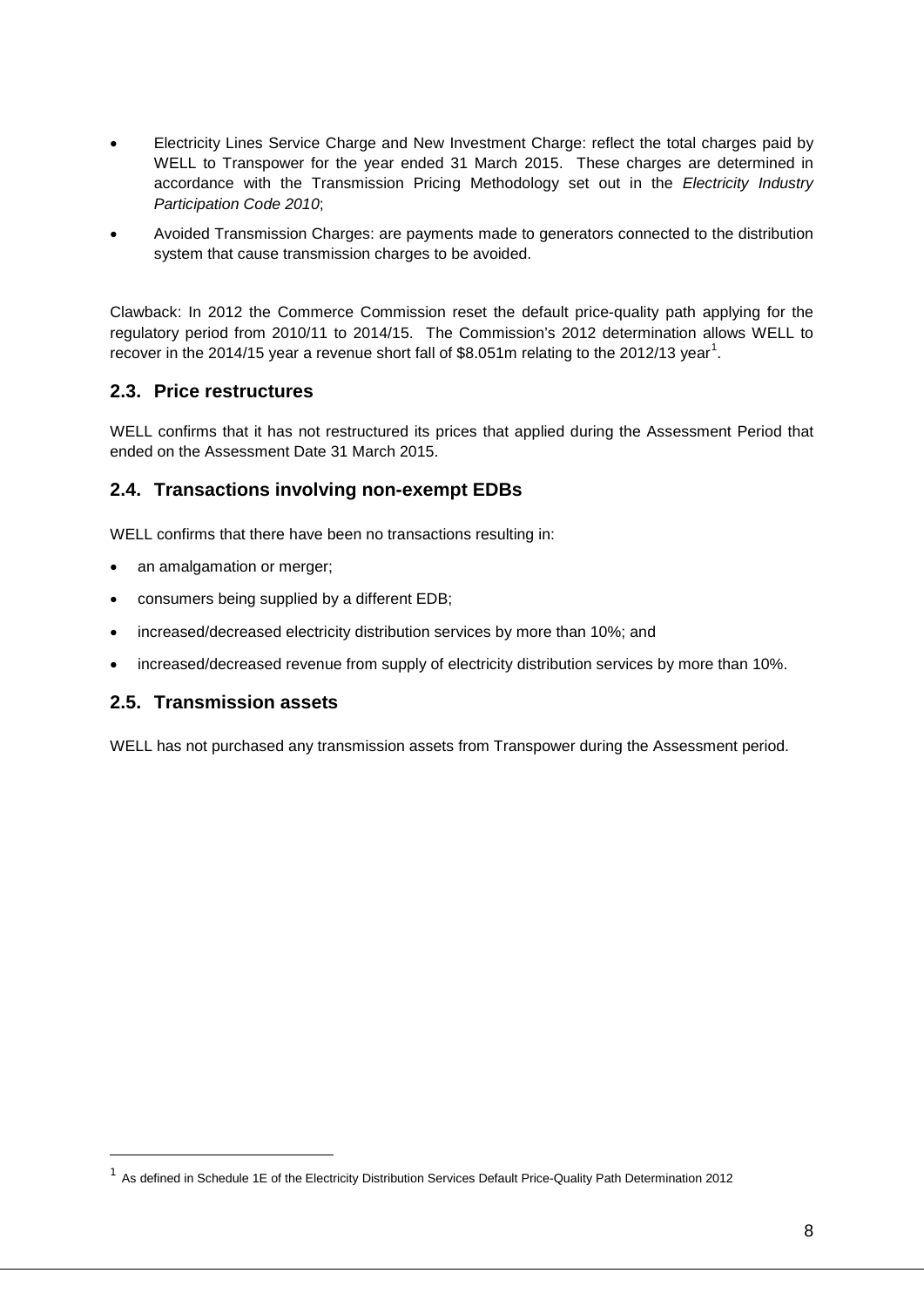# <span id="page-8-0"></span>**3. Quality Standards**

### <span id="page-8-1"></span>**3.1. Quality standards assessment as at 31 March 2015**

This section of the Statement provides information on WELL's compliance with the quality standards under clause 9 of the 2012 DPP Determination for the Assessment Period ended 31 March 2015.

## <span id="page-8-2"></span>**3.2. Assessed Values and Reliability Limits**

Clause 9.1 of the 2012 DPP Determination requires WELL to demonstrate that for the Assessment Period it:

- Complies with the annual reliability assessment specified in clause 9.2 of the 2012 DPP Determination; or
- Has complied with the annual reliability assessments for the two immediately preceding extant assessment periods.

[Table 5](#page-8-4) below shows that for the current Assessment Period WELL has complied with the reliability limits for SAIDI and SAIFI as outlined in clause 9.2 of the 2012 DPP Determination.

| Requirement  | <b>Assessment</b> | Limit  | Assessment/Limit | Variance |
|--------------|-------------------|--------|------------------|----------|
| SAIDI        | 38.757            | 40.744 | 0.951            | $-1.987$ |
| <b>SAIFI</b> | 0.586             | 0.602  | 0.973            | $-0.016$ |

**Table 5: WELL's reliability performance for the current Assessment Period**

<span id="page-8-4"></span>Further detailed calculations in relation to the assessment in [Table 5](#page-8-4) are provided at Attachment 3 of this Statement.

## <span id="page-8-3"></span>**3.3. Policies and procedures used for recording SAIDI and SAIFI statistics**

Clause 11.3(i) of the 2012 DPP Determination requires WELL to describe the policies and procedures which it has used to record the SAIDI and SAIFI statistics for the Assessment Period.

WELL submits that the primary control system used to record the SAIDI and SAIFI statistics for the Assessment Period is the ENMAC SCADA system (the **system**). The system provides information about major devices operating on the network (e.g. circuit breaker status) and can normally be remotely controlled (e.g. open or close the circuit breaker). In addition, other devices on the network including fuses, manual switches and some circuit breakers are represented in the system. Although these devices are operated in the field manually, their status (e.g. open or closed) is updated in the system by the network controller at the time of manual field operation. In particular, the system records:

- All planned and unplanned outages of 11 kV and greater;
- All unplanned outages less than one minute in duration (including successful auto-reclose events), however, the SAIDI and SAIFI details are not counted; and
- Outages using manual logs, system and manual data entered in the Reliability Report Sheet.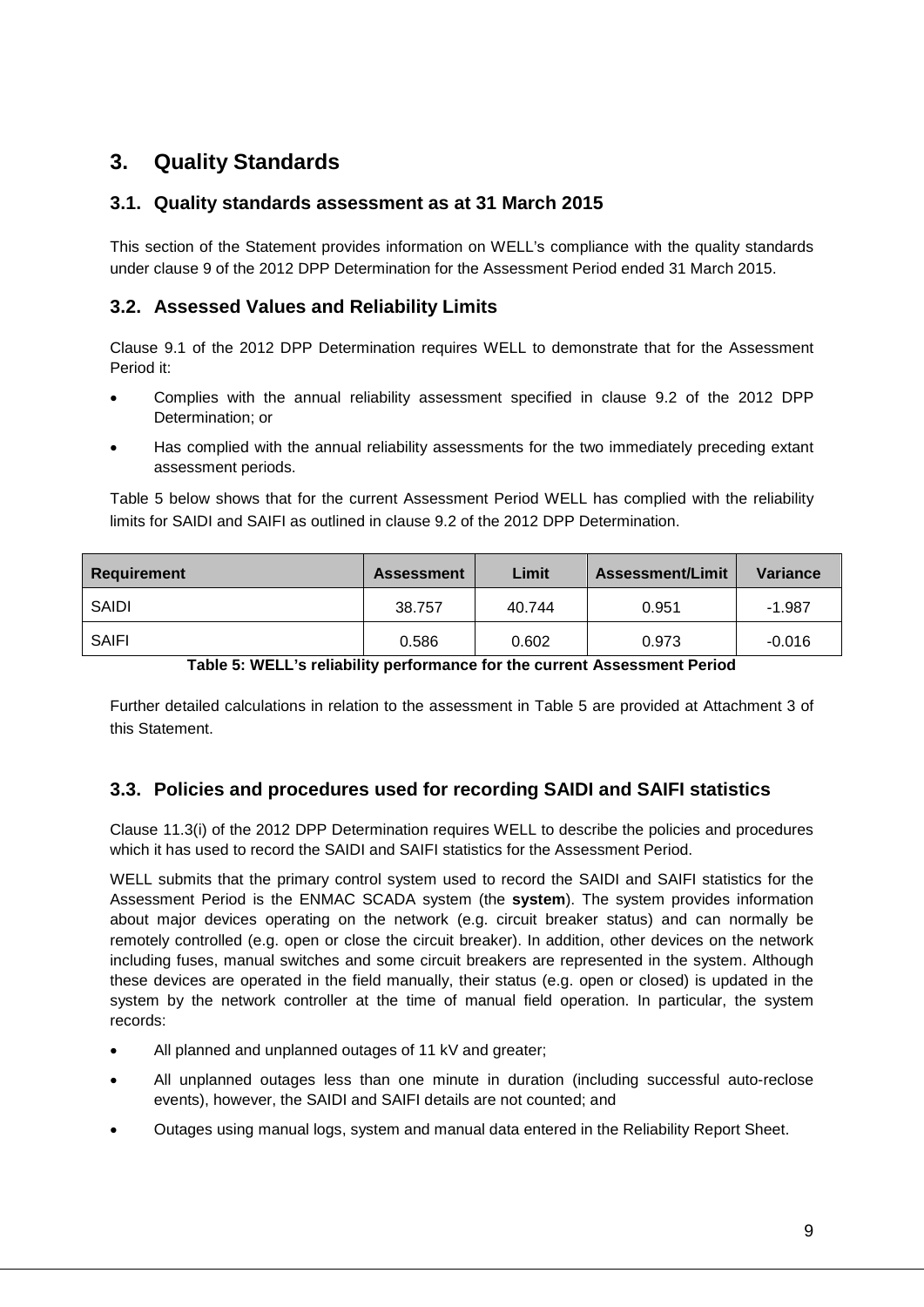The system includes a database that stores the outage information, as well as being a live system. The recording of outage information undergoes a process of manual validation by the Network Control Manager and the Asset Engineer to ensure the correctness of the data before being entered in the Reliability Report Sheet.

The current procedure that is followed to capture network performance information for planned and unplanned outages is shown in [Figure 1](#page-9-1) below and described in section 3.3.1:



**Figure 1: Summary of process for capturing network outage information** 

### <span id="page-9-1"></span><span id="page-9-0"></span>**3.3.1 Process for outage data capture**

For unplanned outages, the initial indication is provided by the system and the fault is time stamped, along with subsequent switching operations. Where the outage relates to a non-system indicating device, such as a drop-out fuse, the outage is recorded from the time the faultman confirms on site that it is an HV fault, then subsequent switching operations are completed on the system (as a system mimic) and are time stamped. Where the fault is notified by a customer reporting no-power, and is then subsequently found to be an HV fault, the start time is taken from the time of the first phone call notification. In some cases, there is no means to confirm the time the fault actually occurred until it is notified to WELL or discovered in the field.

The system automatically creates an incident when a telemetered device is opened due to a fault. The fault is automatically recorded by the system to keep details of the switching procedure which includes the time of switching operations. The total number of customers is included in the system's database and the system computes the SAIDI and SAIFI statistics automatically.

After an outage is resolved, an outage report is generated by the system which the Network Control Room Manager validates with the notes of the Network Controllers. The information that is validated is as follows:

- Date outage started and ended;
- Time outage started and ended;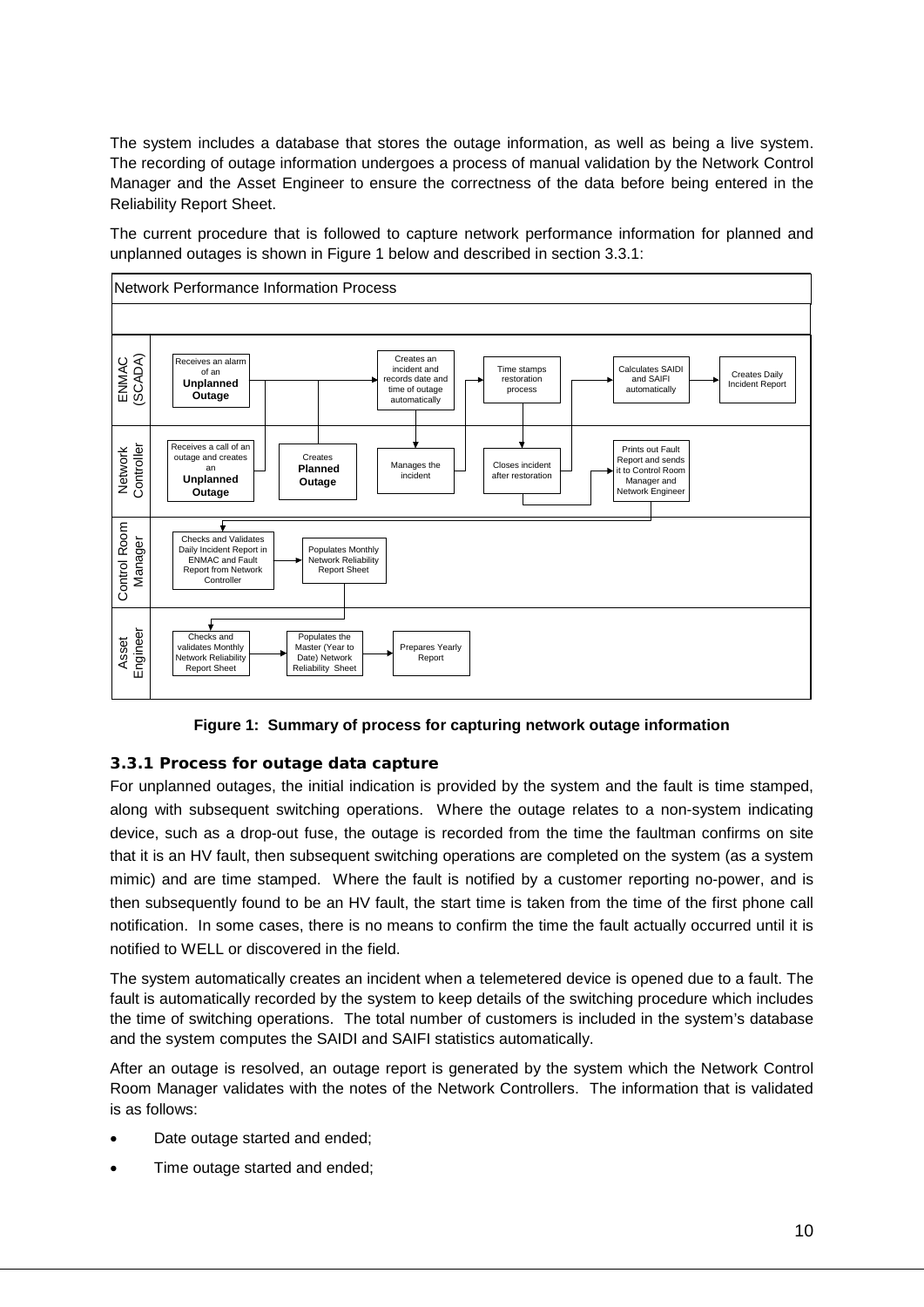- Duration of outage;
- Number of customers impacted;
- Total customers minutes lost (based on switching operations);
- Total customer number (on network);
- SAIDI for outage;
- SAIFI for outage;
- Fault type; and
- Fault cause.

The data in system is reviewed for accuracy, particularly for non-system controlled devices where the incident is generated by the Network Controller. There may be a short time delay between the action in the field occurring, and the time the system is updated (e.g. field device manually operated at 3.10pm, system updated at 3.12pm, but with an action entered timestamp of 3.10pm which was recorded in the manual switching log). Accuracy of this data is confirmed by the system timestamp.

The Network Control Room Manager confirms this by reviewing the system reports (generated automatically) with the fault report kept by the Network Controller to ensure the times are correctly recorded in the system, and where necessary make corrections.

Once confirmed as accurate, the final system individual event reports are compiled into a Monthly Network Reliability Report which is used for the monthly reporting of SAIDI and SAIFI indices. This report is sent to the Asset Engineer for final validation and is entered into a Master (Year to Date) Reliability Spreadsheet and is used for the reporting of yearly performance.

For planned outages, the proposed switching operations are entered into the system by the Network Controller prior to the event. During the event the system creates an incident and the Network Controller enters the time the operation occurred. Some planned works appear as outages, however due to LV back feeds or the use of generators there is no loss of supply. Whether the planned events result in an outage or not is validated by the Network Control Room Manager by confirming with the Network Control Room who refer to the job specific documents, before it is entered in the monthly reliability report sheet as an outage.

The records of planned and unplanned events occur automatically in the system. All data is provided directly from the system.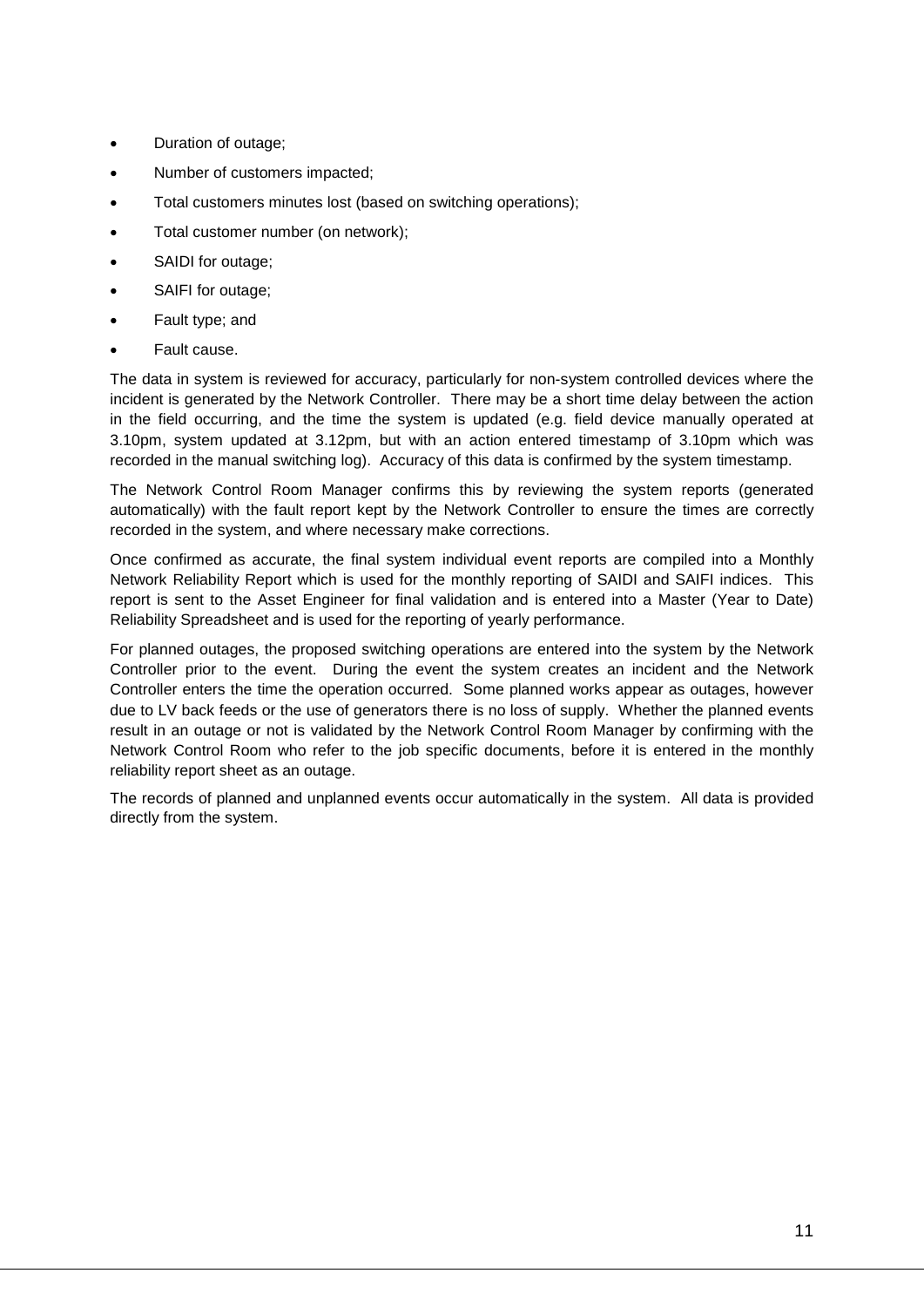# <span id="page-11-0"></span>**Attachment 1: Summary Notional Revenue**

- For each tariff element the base quantity (number of end consumers or annual energy of all consumers) was retrieved from the appropriate information systems for the year ended 31 March 2013.
- Prices applicable for the Assessment Period have been taken from WELL's published price schedules.
- Base quantities were multiplied by the price applicable to determine the Notional Revenue for the Assessment Period.

| Charge<br>Type       | 2013 Tariff<br>Code                | <b>Base Quantity</b><br>(2012/13) | Base Q<br>Unit             | 2014/15<br>Price                | <b>Price Unit</b>                 | <b>Notional Revenue</b><br>2014/15 |
|----------------------|------------------------------------|-----------------------------------|----------------------------|---------------------------------|-----------------------------------|------------------------------------|
| Fixed                | G001-FIXD                          |                                   | <b>ICPs</b>                | $0.0411$ \$/day                 |                                   |                                    |
| Variable             | G001-24UC                          | 3,457,575                         | <b>ICPs</b>                | 0.1592 \$/kWh                   |                                   | 550,446                            |
| Fixed<br>Variable    | G002-FIXD<br>G002-24UC             | 15,728,550                        | <b>ICPs</b><br><b>ICPs</b> | 0.0411<br>0.1592 \$/kWh         | \$/day                            | 646,443<br>3,029,445               |
| Fixed                | G100-FIXD                          | 19,029,180<br>6,539,871           | <b>ICPs</b>                | 0.1500                          | \$/day                            | 980,981                            |
| Variable             | G100-24UC                          | 87,958,149                        | <b>ICPs</b>                | 0.1215                          | \$/kWh                            | 10,686,915                         |
| Variable             | G100-NITE                          | 1,267,714                         | <b>ICPS</b>                | 0.0206 \$/kWh                   |                                   | 26,115                             |
| Fixed                | G101-FIXD                          | 2,014,482                         | <b>ICPS</b>                | 0.1500 \$/day                   |                                   | 302,172                            |
| Variable             | G101-24UC                          | 21,711,258                        | <b>ICPs</b>                | 0.1215 \$/kWh                   |                                   | 2,637,918                          |
| Variable             | G101-CTRL                          | 9,187,093                         | <b>ICPS</b>                | 0.0569                          | \$/kWh                            | 522,746                            |
| Variable<br>Fixed    | G101-NITE<br>G102-FIXD             | 384,945<br>28,423,564             | <b>ICPs</b><br><b>ICPs</b> | 0.0206<br>$0.1500$ \$/day       | \$/kWh                            | 7,930<br>4,263,535                 |
| Variable             | G102-AICO                          | 401,564,040                       | <b>ICPs</b>                | 0.0954 \$/kWh                   |                                   | 38,309,209                         |
| Variable             | G102-NITE                          | 5,688,838                         | <b>ICPs</b>                | 0.0206 \$/kWh                   |                                   | 117,190                            |
| Fixed                | G103-FIXD                          | 93,172                            | <b>ICPs</b>                | $0.1500$ \$/day                 |                                   | 13,976                             |
| Variable             | G103-24UC                          | 1,234,331                         | <b>ICPs</b>                | 0.1227                          | \$/kWh                            | 151,452                            |
| Fixed                | G104-FIXD                          | 2,543,840                         | <b>ICPs</b>                | 0.9000                          | \$/day                            | 2,289,456                          |
| Variable             | G104-24UC                          | 82,208,407                        | ICPs                       | 0.0875 \$/kWh                   |                                   | 7,193,236                          |
| Variable<br>Fixed    | <b>G104-NITE</b><br>G105-FIXD      | 2,030,162<br>1,217,183            | <b>ICPs</b><br><b>ICPs</b> | 0.9000 \$/day                   | 0.0196 \$/kWh                     | 39,791<br>1,095,465                |
| Variable             | G105-24UC                          | 29,859,438                        | ICPs                       | 0.0875                          | \$/kWh                            | 2,612,701                          |
| Variable             | G105-CTRL                          | 11,652,131                        | <b>ICPs</b>                | 0.0296                          | \$/kWh                            | 344,903                            |
| Variable             | G105-NITE                          | 726,357                           | ICPs                       |                                 | 0.0196 \$/kWh                     | 14,237                             |
| Fixed                | G106-FIXD                          | 12,810,906                        | <b>ICPs</b>                | $0.9000$ \$/day                 |                                   | 11,529,816                         |
| Variable             | G106-AICO                          | 421,421,198                       | <b>ICPs</b>                |                                 | 0.0633 \$/kWh                     | 26,675,962                         |
| Variable             | G106-NITE                          | 10,803,191                        | <b>ICPs</b>                |                                 | 0.0196 \$/kWh                     | 211,743                            |
| Fixed                | G107-FIXD                          | 136,519                           | <b>ICPs</b>                | 0.9000                          | \$/day                            | 122.867                            |
| Variable<br>Fixed    | G107-24UC<br>G108-FIXD             | 6,706,379                         | <b>ICPs</b><br><b>ICPs</b> | 0.0906<br>0.1500 \$/day         | \$/kWh                            | 607,598                            |
| Variable             | G108-24UC                          |                                   | <b>ICPs</b>                |                                 | 0.1215 \$/kWh                     |                                    |
| Variable             | G108-CTRL                          | $\overline{a}$                    | <b>ICPs</b>                |                                 | 0.0569 \$/kWh                     |                                    |
| Variable             | G108-NITE                          | ÷,                                | <b>ICPs</b>                |                                 | 0.0196 \$/kWh                     |                                    |
| Fixed                | G109-FIXD                          |                                   | <b>ICPs</b>                | 0.9000                          | \$/day                            |                                    |
| Variable             | G109-24UC                          | ÷,                                | <b>ICPs</b>                | 0.0875                          | \$/kWh                            |                                    |
| Variable             | G109-CTRL                          |                                   | <b>ICPs</b>                |                                 | 0.0296 \$/kWh                     |                                    |
| Variable             | G109-NITE                          |                                   | <b>ICPs</b><br><b>ICPs</b> |                                 | 0.0196 \$/kWh                     | 1,026,722                          |
| Fixed<br>Variable    | GV02-FIXD<br>GV02-24UC             | 1,755,981<br>44,551,957           | <b>ICPs</b>                | 0.5847 \$/day<br>0.0671         | \$/kWh                            | 2,989,436                          |
| Variable             | GV07-FIXD                          | 3,878,647                         | <b>ICPs</b>                | 1.4463                          | \$/day                            | 5,609,687                          |
| Variable             | GV07-24UC                          | 354,863,959                       | <b>ICPs</b>                | 0.0467                          | \$/kWh                            | 16,572,147                         |
| Fixed                | GV14-FIXD                          | 139,171                           | <b>ICPs</b>                | 8.1951                          | \$/day                            | 1,140,522                          |
| Variable             | GV14-24UC                          | 58,880,629                        | <b>ICPs</b>                | 0.0551                          | \$/kWh                            | 3,244,323                          |
| Fixed                | GV30-FIXD                          | 94,214                            | <b>ICPs</b>                | 11.6739                         | \$/day                            | 1,099,840                          |
| Variable<br>Fixed    | GV30-24UC<br>GV99-FIXD             | 74,446,812                        | <b>ICPs</b><br><b>ICPs</b> | 0.0228<br>29.4367               | \$/kWh<br>\$/day                  | 1,697,387                          |
| Variable             | GV99-24UC                          | 107,478<br>187,903,014            | <b>ICPS</b>                | 0.0102 \$/kWh                   |                                   | 3,163,812<br>1,916,611             |
| Variable             | GV99-DAMD                          | 600,628                           | <b>ICPs</b>                |                                 | 9.0631 \$/kVA/month               | 5,443,554                          |
| Fixed                | GX02-FIXD                          |                                   | <b>ICPs</b>                | $0.5318$ \$/day                 |                                   |                                    |
| Variable             | GX02-24UC                          |                                   | <b>ICPs</b>                | 0.0611                          | \$/kWh                            |                                    |
| Fixed                | GX07-FIXD                          | 2,037                             | <b>ICPs</b>                | 1.3149                          | \$/day                            | 2,678                              |
| Variable             | GX07-24UC                          | 125,274                           | <b>ICPs</b>                | 0.0425                          | \$/kWh                            | 5,324                              |
| Fixed                | GX14-FIXD                          | 5.615                             | <b>ICPs</b>                | 7.4500 \$/day                   |                                   | 41.832                             |
| Variable<br>Fixed    | GX14-24UC<br>GX30-FIXD             | 2,145,696<br>30,883               | <b>ICPs</b><br><b>ICPs</b> | 0.0502 \$/kWh<br>10.6126 \$/day |                                   | 107,714<br>327,753                 |
| Variable             | GX30-24UC                          | 46,664,132                        | <b>ICPs</b>                | 0.0207                          | \$/kWh                            | 965,948                            |
| Fixed                | GX99-FIXD                          | 82,207                            | <b>ICPs</b>                | 22.8980                         | \$/day                            | 1,882,375                          |
| Variable             | GX99-24UC                          | 318,477,095                       | <b>ICPs</b>                | 0.0081                          | \$/kWh                            | 2,579,664                          |
| Variable             | GX99-CAPY                          | 60,290,630                        | <b>ICPs</b>                | 0.0192                          | \$/kVA/day                        | 1,157,580                          |
| Variable             | GX99-DAMD                          | 919,852                           | <b>ICPs</b>                |                                 | 7.4286 \$/kVA/month               | 6,833,216                          |
| Fixed                | GC60-FIXD                          | 6,692                             | <b>ICPs</b>                | 0.0509                          | \$/day                            | 341                                |
| Variable             | GC60-24UC                          | 83,324,231                        | <b>ICPs</b>                | 0.0016                          | \$/kWh                            | 133,319                            |
| Variable<br>Variable | GC60-CAPY<br>GC60-DOPC             | 17,625,439<br>220,129             | <b>ICPs</b><br><b>ICPs</b> | 0.0329                          | \$/kVA/day<br>13.1446 \$/kW/month | 579,877<br>2,893,504               |
| Variable             | GC60-PWRF                          | 16,434                            | <b>ICPs</b>                |                                 | 9.7241 \$/kVAr/month              | 159,803                            |
| Fixed                | GU60-FIXD                          | 5,809                             | <b>ICPs</b>                | 0.0509 \$/day                   |                                   | 296                                |
| Variable             | GU60-24UC                          | 76,352,299                        | <b>ICPS</b>                | 0.0016                          | \$/kWh                            | 122,164                            |
| Variable             | GU60-CAPY                          | 13,682,678                        | <b>ICPs</b>                | 0.0329                          | \$/kVA/day                        | 450,160                            |
| Variable             | GU60-DOPC                          | 180,622                           | <b>ICPs</b>                | 13.6866                         | \$/kW/month                       | 2,472,101                          |
| Variable             | GU60-PWRF                          | 19,588                            | <b>ICPs</b>                |                                 | 9.7241 \$/kVAr/month              | 190,472                            |
| Fixed                | GR60-FIXD                          | 730                               | <b>ICPs</b>                | $0.0509$ \$/day                 |                                   | 37                                 |
| Variable<br>Variable | GR60-24UC<br>GR60-CAPY             | 2,027,940<br>1,435,158            | <b>ICPs</b><br><b>ICPs</b> | 0.0329                          | 0.0016 \$/kWh<br>\$/kVA/day       | 3,245<br>47,217                    |
| Variable             | GR60-DOPC                          | 10,187                            | <b>ICPs</b>                | 16.4935                         | \$/kW/month                       | 168,017                            |
| Variable             | GR60-PWRF                          | 225                               | <b>ICPs</b>                | 9.7241                          | \$/kVAr/month                     | 2,184                              |
|                      | Standard Charges Total (\$)        |                                   |                            |                                 |                                   | 180,015,106                        |
|                      | Non Standard Charges Total (\$)    |                                   |                            |                                 |                                   | 2,775,360                          |
|                      | <b>Notional Revenue Total (\$)</b> |                                   |                            |                                 |                                   | 182,790,466                        |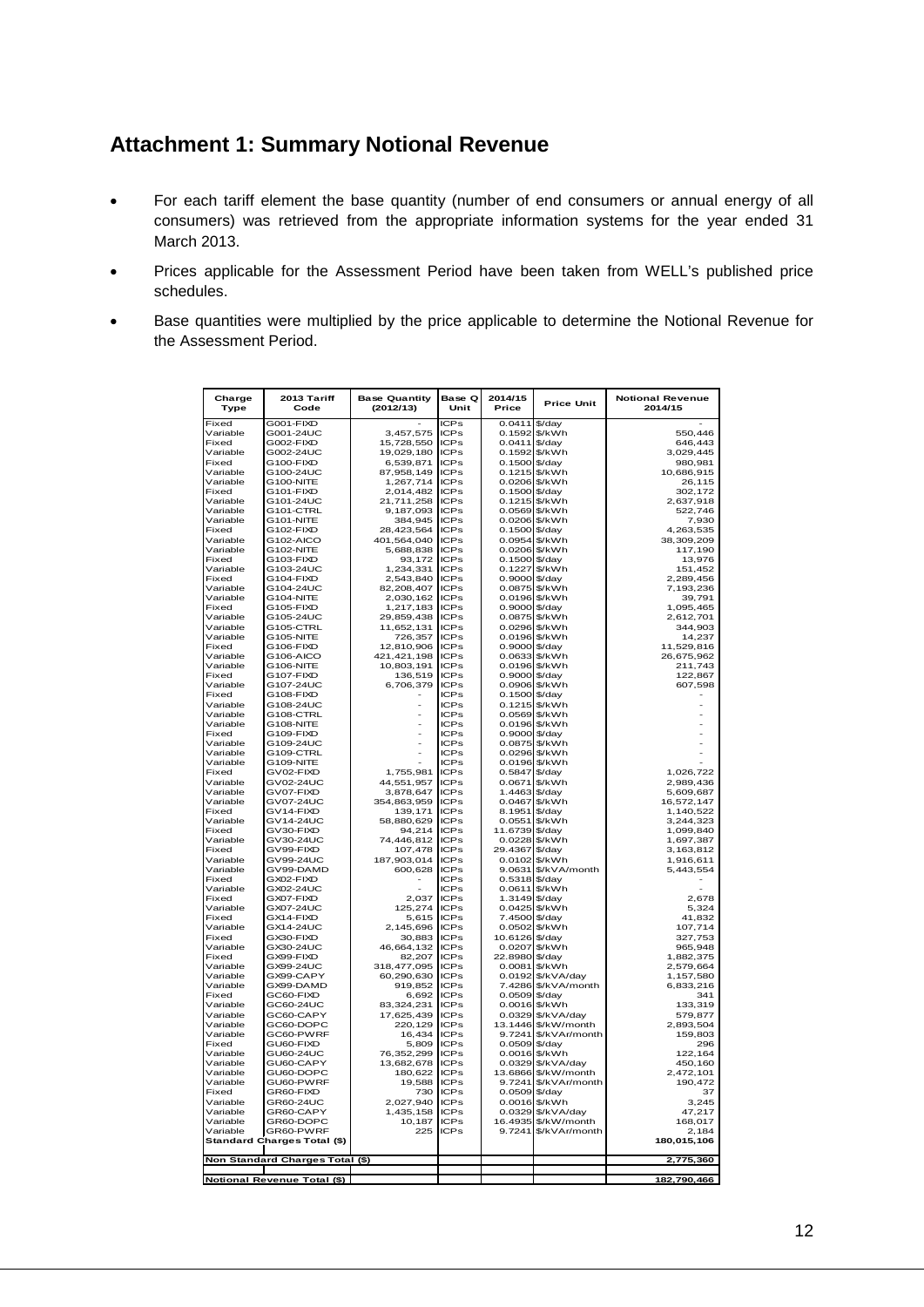# <span id="page-12-0"></span>**Attachment 2: Annual reliability assessment for extant Assessment Periods**

The tables below show the reliability assessments for the current Assessment period and prior two Assessment Periods:

### Third Assessment Period (2013)

| Requirement  | <b>Assessment</b> | Limit  | <b>Assessment/Limit</b> | <b>Result</b> |
|--------------|-------------------|--------|-------------------------|---------------|
| SAIDI        | 43.290            | 40.744 | 1.063                   | >1            |
| <b>SAIFI</b> | 0.573             | 0.602  | 0.952                   |               |

#### Fourth Assessment Period (2014)

| Requirement  | <b>Assessment</b> | Limit  | <b>Assessment/Limit</b> | <b>Result</b> |
|--------------|-------------------|--------|-------------------------|---------------|
| SAIDI        | 78.876            | 40.744 | 1.936                   | >1            |
| <b>SAIFI</b> | 1.107             | 0.602  | 1.839                   | >1            |

Fifth Assessment Period (2015)

| Requirement | <b>Assessment</b> | Limit  | <b>Assessment/Limit</b> | <b>Result</b> |
|-------------|-------------------|--------|-------------------------|---------------|
| SAIDI       | 38.757            | 40.744 | 0.951                   | <1            |
| SAIFI       | 0.586             | 0.602  | 0.973                   | <1            |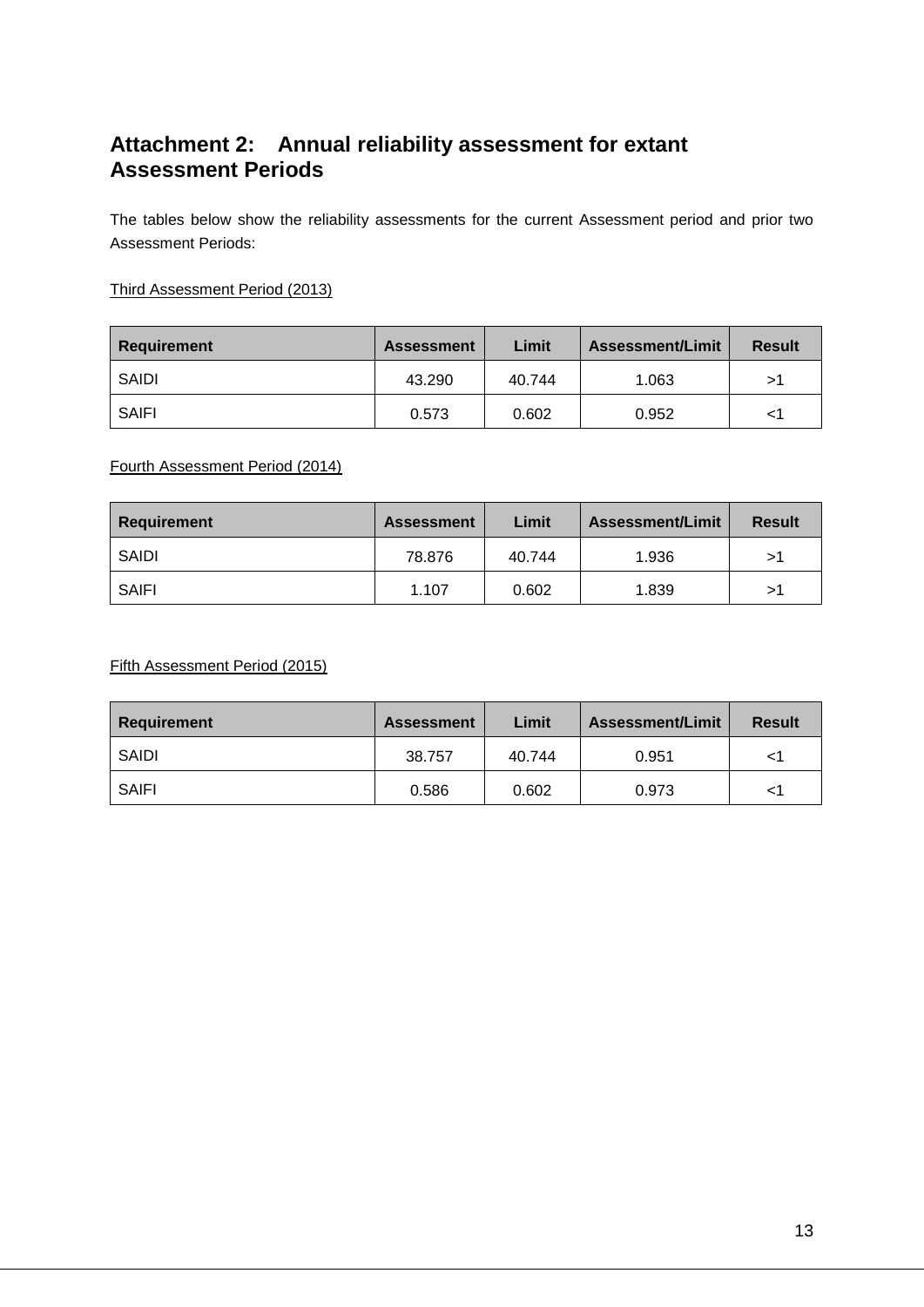# <span id="page-13-0"></span>**Attachment 3: Calculation of SAIDI and SAIFI**

| WELL's SAIDI Boundary Value, $B_{SAINI} = e^{(\alpha_{SAINI} + 2.5\beta_{SAINJ})}$ |          |  |  |  |
|------------------------------------------------------------------------------------|----------|--|--|--|
| <b>Calculation Components</b><br>Amount                                            |          |  |  |  |
| $\alpha_{SAlDI}$                                                                   | $-2.979$ |  |  |  |
| $\beta_{SAlDI}$                                                                    | 5.254    |  |  |  |
| Total SAIDI Boundary Value as at 31 March 2015                                     | 9.724    |  |  |  |

| WELL's SAIFI Boundary Value, $B_{SAIFI} = e^{(\alpha_{SAIFI} + 2.5\beta_{SAIFI})}$ |               |  |
|------------------------------------------------------------------------------------|---------------|--|
| <b>Calculation Components</b>                                                      | <b>Amount</b> |  |
| $\alpha_{\text{SAIFI}}$                                                            | $-7.333$      |  |
| $\beta_{SAIFI}$                                                                    | 5.893         |  |
| Total SAIFI Boundary Value as at 31 March 2015                                     | 0.237         |  |

| WELL's SAIDI Reliability Limit, SAIDI <sub>LIMIT</sub> = $\mu_{SADI}$ + $\sigma_{SADI}$ |        |  |
|-----------------------------------------------------------------------------------------|--------|--|
| <b>Calculation Components</b>                                                           | Amount |  |
| $\mu_{SAIDI}$                                                                           | 33.897 |  |
| $\sigma_{\rm SAIDI}$                                                                    | 6.847  |  |
| Total SAIDI Reliability Limit as at 31 March 2015                                       | 40.744 |  |

| WELL's SAIFI Reliability Limit, SAIFI <sub>LIMIT</sub> = µSAIFI <sup>+</sup> OSAIFI |        |  |
|-------------------------------------------------------------------------------------|--------|--|
| <b>Calculation Components</b>                                                       | Amount |  |
| $\mu_{\text{SAIF}}$                                                                 | 0.517  |  |
| $\sigma_{\text{SAIF}}$                                                              | 0.085  |  |
| Total SAIFI Reliability Limit as at 31 March 2015                                   | 0.602  |  |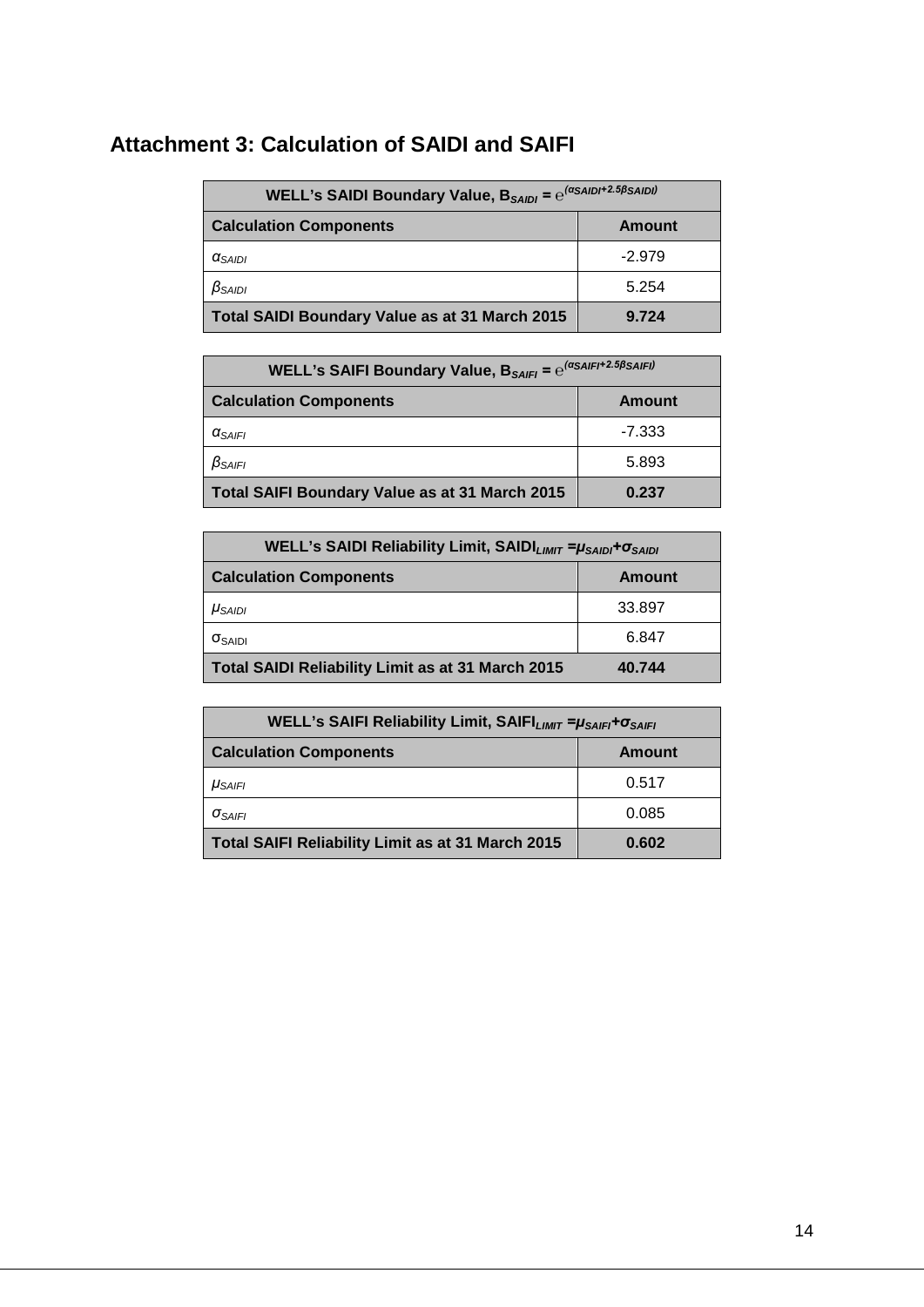# <span id="page-14-0"></span>**Attachment 4: Customer numbers for SAIDI and SAIFI**

| Year  | <b>Total</b><br><b>Customers</b> | <b>Customers</b><br>Impacted* | <b>Customer</b><br><b>Minutes Lost</b> |
|-------|----------------------------------|-------------------------------|----------------------------------------|
| 04/05 | 157,410                          | 60,717                        | 6,288,957                              |
| 05/06 | 158,555                          | 80,086                        | 4,980,787                              |
| 06/07 | 159,625                          | 103,168                       | 5,583,921                              |
| 07/08 | 161,476                          | 83,057                        | 5,111,293                              |
| 08/09 | 162,625                          | 86,274                        | 5,745,190                              |
| 09/10 | 163,591                          | 111,077                       | 8,626,989                              |
| 10/11 | 164,081                          | 88,112                        | 5,699,846                              |
| 11/12 | 164,602                          | 111,645                       | 7,551,791                              |
| 12/13 | 164,705                          | 92,851                        | 7,129,945                              |
| 13/14 | 164,797                          | 180,928**                     | 31,437,753**                           |
| 14/15 | 165,113                          | 96,140                        | 6,399,229                              |

WELL purchased the Wellington network on 24 July 2008 from Vector. Vector maintained operational control until July 2009 for SAIDI and SAIFI. Necessary information for the period up to July 2009 was sourced from Vector.

\* The number represents the total number of customers affected by the outages. It may be that a customer was affected by an outage more than once.

\* \*These numbers are based on the total outages (including the outages during the Major Event Days) for the regulatory year.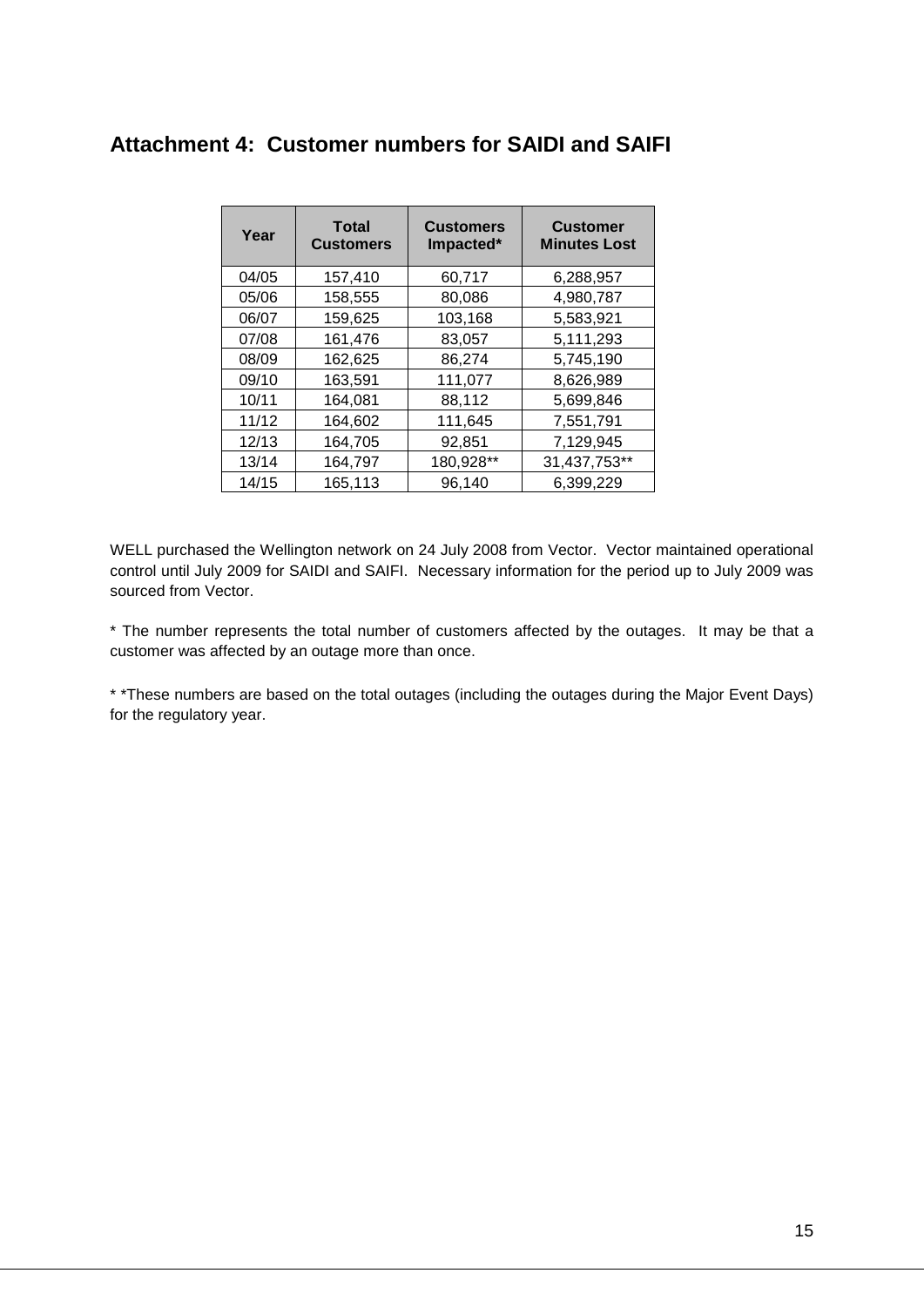# <span id="page-15-0"></span>**Attachment 5: Director's certificate**

#### Schedule 3B: Form of Directors' Certificate on Annual Compliance Statement

I, Richard C. Pearson, being director of Wellington Electricity Lines Limited certify that, having made all reasonable enquiry, to the best of my/our knowledge and belief, the attached Annual Compliance Statement of Wellington Electricity Lines Limited, and related information, prepared for the purposes of the Electricity Distribution Services Default Price-Quality Path Determination 2012 are true and accurate.

Director

9 June 2015

Note: Section 103(2) of the Commerce Act 1986 provides that no person shall attempt to deceive or knowingly mislead the Commission in relation to any matter before it. It is an offence to contravene section 103(2) and any person who does so is liable on summary conviction to a fine not exceeding \$10,000 in the case of an individual or \$30,000 in the case of a body corporate.